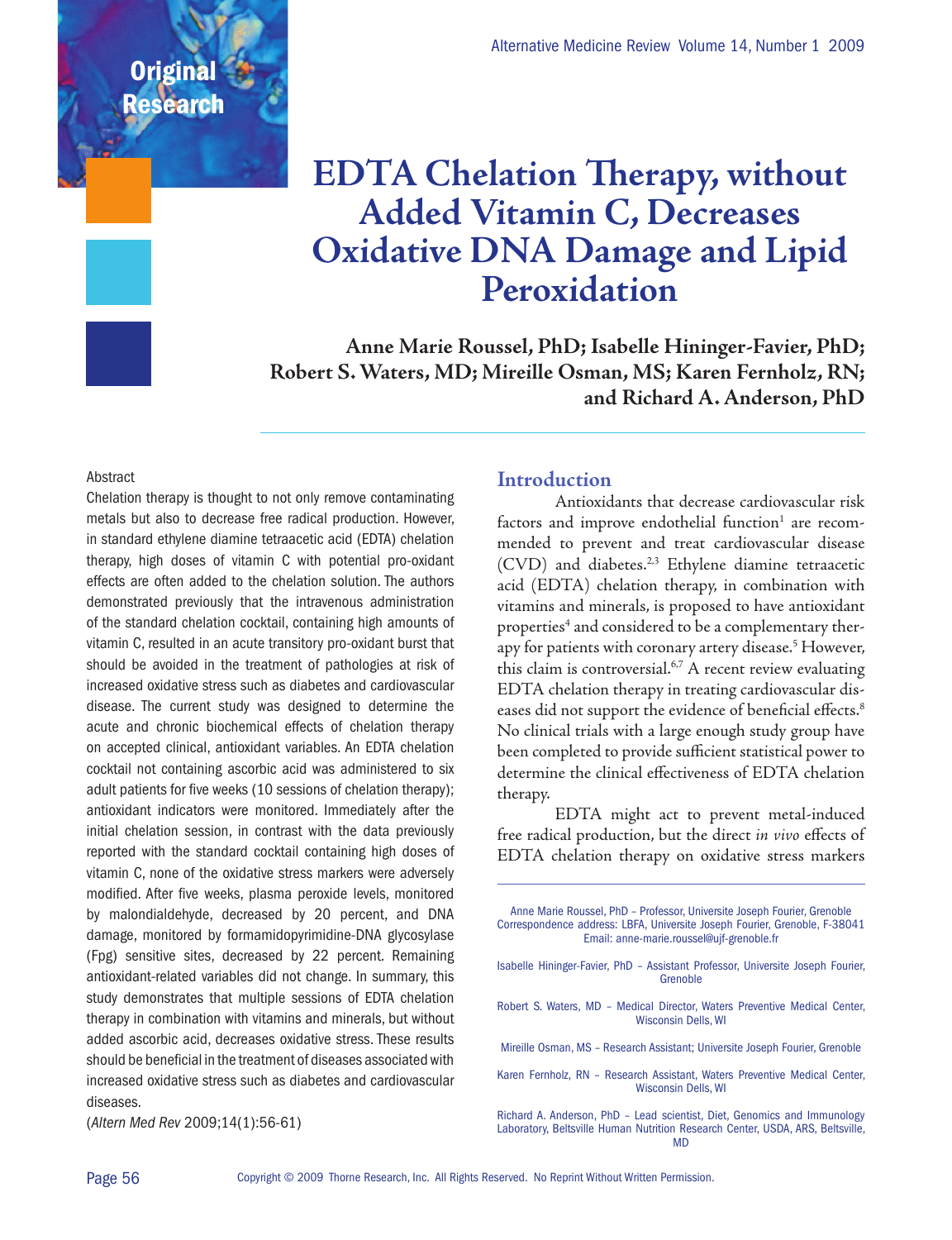have not been documented. In a previous study,<sup>9</sup> the authors demonstrated transitory pro-oxidant effects of sodium ascorbate (5 g, the amount often administered during chelation therapy).<sup>10</sup> Those results strongly suggest caution in administering ascorbic acid in EDTA chelation therapy for patients at high risk of increased oxidative stress.

The objective of the present study was to modify the composition of the standard EDTA chelation therapy cocktail and investigate its effectiveness in reducing oxidative variables in patients undergoing chelation therapy. The primary markers for lipids, proteins, and DNA oxidative damage and antioxidant enzyme activities were measured before and after one session and before and after 10 sessions (5 weeks) in patients receiving an EDTA cocktail without added ascorbic acid. This study was not designed to test the curative effects of chelation therapy but to determine the biochemical effects on antioxidant variables, since the previous study<sup>9</sup> demonstrated pro-oxidant effects when high amounts of vitamin C were added to the chelation cocktail. Previous studies also document the effects of chelation therapy on metal losses.<sup>11-13</sup>

## **Materials and Methods**

#### *Patients*

Six patients, four women ranging in age from 50-76 and two men ages 56 and 57, participated in this study. The study was approved by the Clinic Human Studies Review Board, Wisconsin Dells, WI. Patients signed an informed consent form and were not reimbursed for participation. Data are available to the patients upon request.

## *Chelation*

The EDTA cocktail contained the following: EDTA 3 g, 2,500 units heparin, 3 mL 2% procaine, 100 mg pyridoxine HCL, 4 meq KCL, 7 mL Mg sulfate (equal to 686 mg elemental magnesium), 1 mL Bcomplex vitamins, and 1 mL sodium bicarbonate. The intravenous infusion in sterile water was given in an arm vein over a two-hour period.<sup>14</sup> The dose of EDTA was 3 g since all patients had good kidney function.

## *Blood Sampling*

Blood samples were collected from the antecubital vein before and after a two-hour chelation treatment at the beginning and end of the study (5 weeks, 10 sessions). Blood was collected in heparinized tubes protected from light and centrifuged at room temperature for 10 minutes at 3,000 g. Plasma and erythrocyte pellets were immediately isolated, aliquoted, and stored at -80° C and analyzed within six months. For glutathione (GSH) measurements, within 20 min of venipuncture, 400 µL whole blood was added to 3,600 µL aqueous solution of metaphosphoric acid  $(6\% \t w/v)$ . The mixture was centrifuged for 10 minutes at 4° C. The acidic protein-free supernatant fractions were stored at -80° C until analyses. For the comet assay and DNA damage determinations,<sup>15</sup> 500  $\mu$ L of blood was stabilized with 500  $\mu$ L of a 20/80 (v/v) mixture of dimethylsulfoxide (DMSO) and RPMI 1640 cell culture medium. Aliquots of this mixture were progressively frozen to -80° C by use of cryopreservation vessels (Bicell, Fisher Bioblock Scientific; Lyon, France) in dry ice overnight. After one night, samples were transferred from the cryopreservation vessels to storage at -80° C until analyses within four months.

## *Biological Variables*

#### **Erythrocyte Antioxidant Metalloenzymes**

Erythrocyte Cu-Zn superoxide dismutase (SOD) activity was measured after hemoglobin precipitation by monitoring the auto-oxidation of pyrogallol by the method of Marklund and Marklund.16 Erythrocyte glutathione peroxidase (GSH-Px) activity was evaluated by the modified method of Gunzler et al<sup>17</sup> using tertbutyl hydroperoxide (Sigma Chemical Co., Via Coger; Paris, France) as a substrate instead of hydrogen peroxide. Results are expressed as µmoles of nicotinamide adenine dinucleotide phosphate (NADPH) (Boehringer-Mannheim, Germany) oxidized per minute per g hemoglobin.

Erythrocyte catalase activity was determined as described by Beers and Sizer<sup>18</sup> following the decomposition of hydrogen peroxide by catalase at 240 nm. The reaction rate was related to the amount of catalase present in the mixture. Enzymatic activity was expressed as international units per g of hemoglobin (U/g Hb).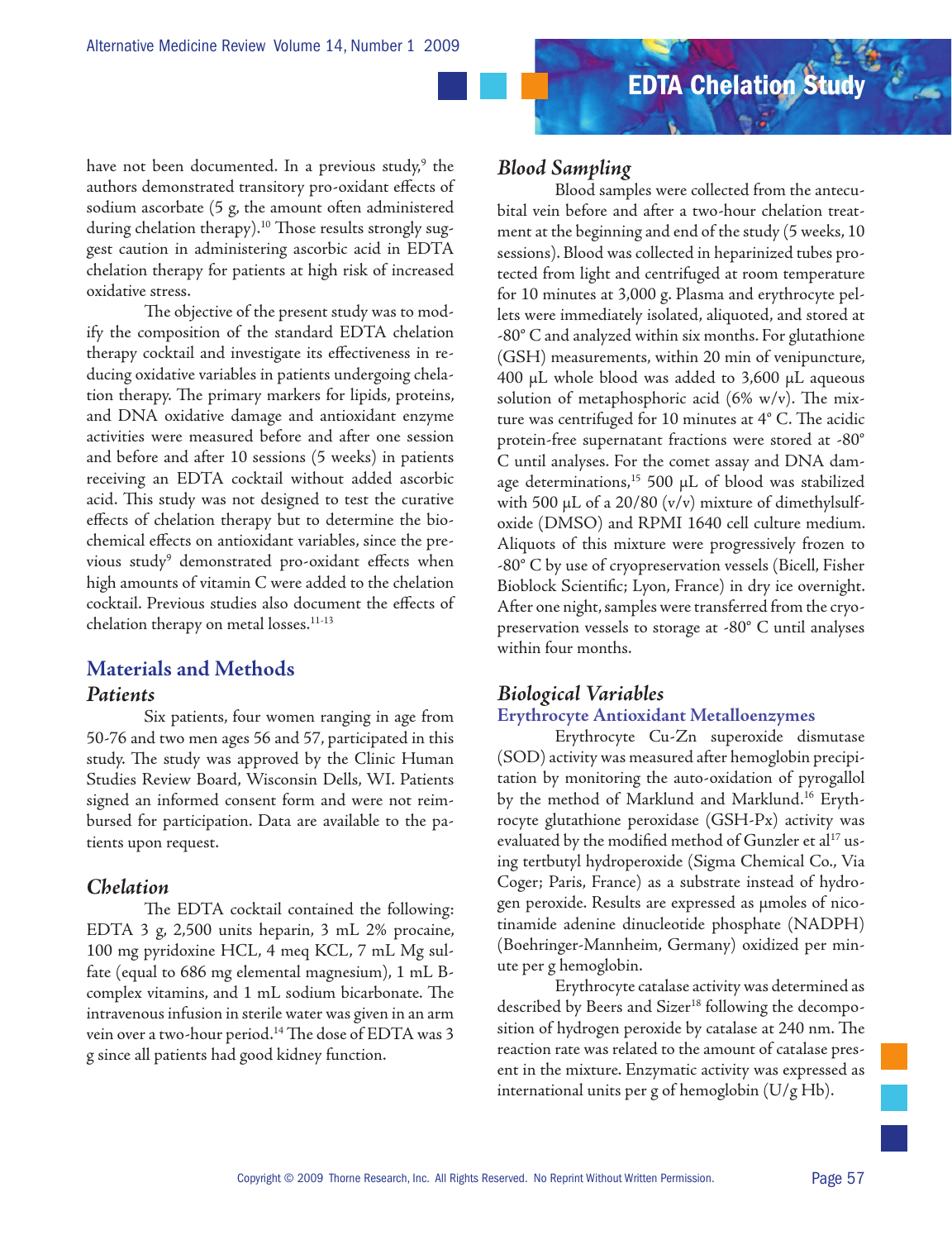#### **Protein Oxidation**

Total glutathione (GSHt) was determined according to the method of Akerboom and Sies<sup>19</sup> using enzymatic cycling of GSH by means of NADPH and glutathione reductase coupled with 5,5'-dithiobis-2-nitrobenzoic acid (DTNB). To assay oxidized glutathione (GSSG), GSH was masked by adding 10 µL of 2-vinylpyridine to 500 µL deproteinized extract adjusted to pH 6 with triethanolamine.

Plasma thiol groups were assayed as described by Faure and Lafond.<sup>20</sup> The calibration was obtained from a stock solution of 100 mM N-acetylcysteine in the range of 0.125-1.0 mM. Standards and plasma samples diluted into 0.05 M phosphate buffer, EDTA 1mM, pH 8, and DTNB, 2.5 mM, and absorbance measured at 412 nm.

#### **Lipid Oxidation**

Plasma malondialdehyde (MDA) concentrations were assessed using high-performance liquid chromatography (HPLC) as previously described by Richard et al.<sup>21</sup>

#### **DNA Damage**

The evaluation of DNA damage was achieved by the comet assay (single-cell gel electrophoresis) on total blood following the method of Singh et al,<sup>22</sup> modified by Hininger et al.<sup>15</sup> Results were expressed as tail moment (TEM). Three samples per subject were assayed implicating 50 cells/sample. The mean of these three determinations was calculated for each subject.

The *Escherichia coli* formamidopyrimidine-DNA glycosylase (Fpg) was used separately to convert oxidized base into single strand break as previously described by Pouget et al.<sup>23</sup> E. coli Fpg was provided by Dr. Serge Boiteux (CEA/Fontenay-aux Roses, France). Analyses were performed using an epifluorescence microscope (Zeiss, microscope division; Oberkochen, Germany).

## *Statistical Analysis*

Data are expressed as means ± SD. Individual means comparison were identified using Student's t-test (Statistica Program, Statistical Software; Paris, France). Statistical significance was set at p<0.05.

#### **Results**

No acute effects of chelation therapy were observed at the beginning and end of the study for the variables tested (Table 1). Chelation therapy for five weeks led to a 20-percent decrease in plasma MDA levels (p<0.02). Fpg-sensitive sites in DNA decreased 22 percent in the treated patients, indicating a lower level of oxidized DNA bases (8-OHdG) after treatment. Improvements in other measures of antioxidant status were not statistically significant.

## **Discussion**

EDTA chelation therapy is often used as a form of alternative medicine in the treatment of cardiovascular diseases and diabetes. This treatment aims to remove heavy metals, to reduce metal-induced free radical production, and to control oxidative complications. However, there is not strong evidence of *in vivo* antioxidant effects due to EDTA chelation therapy. In a previous study, the authors reported long-term beneficial effects of EDTA chelation therapy on MDA plasma levels as markers of lipid peroxidation, which were decreased after five weeks of standard treatment, but no improvement in other markers of oxidative stress.9 Moreover, the study demonstrated the adjuvant supplementation with megadoses of ascorbic acid (5 g) in patients undergoing standard EDTA chelation therapy resulted in marked transitory free radical generation and oxidative damage at the end of each session of chelation therapy. These data strongly suggest that, for patients at high risk of increased oxidative stress, the composition of the standard chelation therapy cocktail should be modified to remove high doses of vitamin C.

In this study, pro-oxidant effects of the modified cocktail were not observed following chelation sessions. This result indicates that high doses of vitamin C were involved in the pro-oxidant effects reported previously using the standard chelation therapy cocktail. In this study, none of the markers measured indicated increased oxidative stress.

In the present study, markers of oxidative stress as percent of Fpg-sensitive sites and plasma MDA improved at the end of the treatment. This demonstrates a long-term antioxidant impact on important targets of free radical attack, including DNA, glutathione, and lipids, since increased Fpg-sensitive sites, higher MDA, and decreased total blood glutathione have been reported to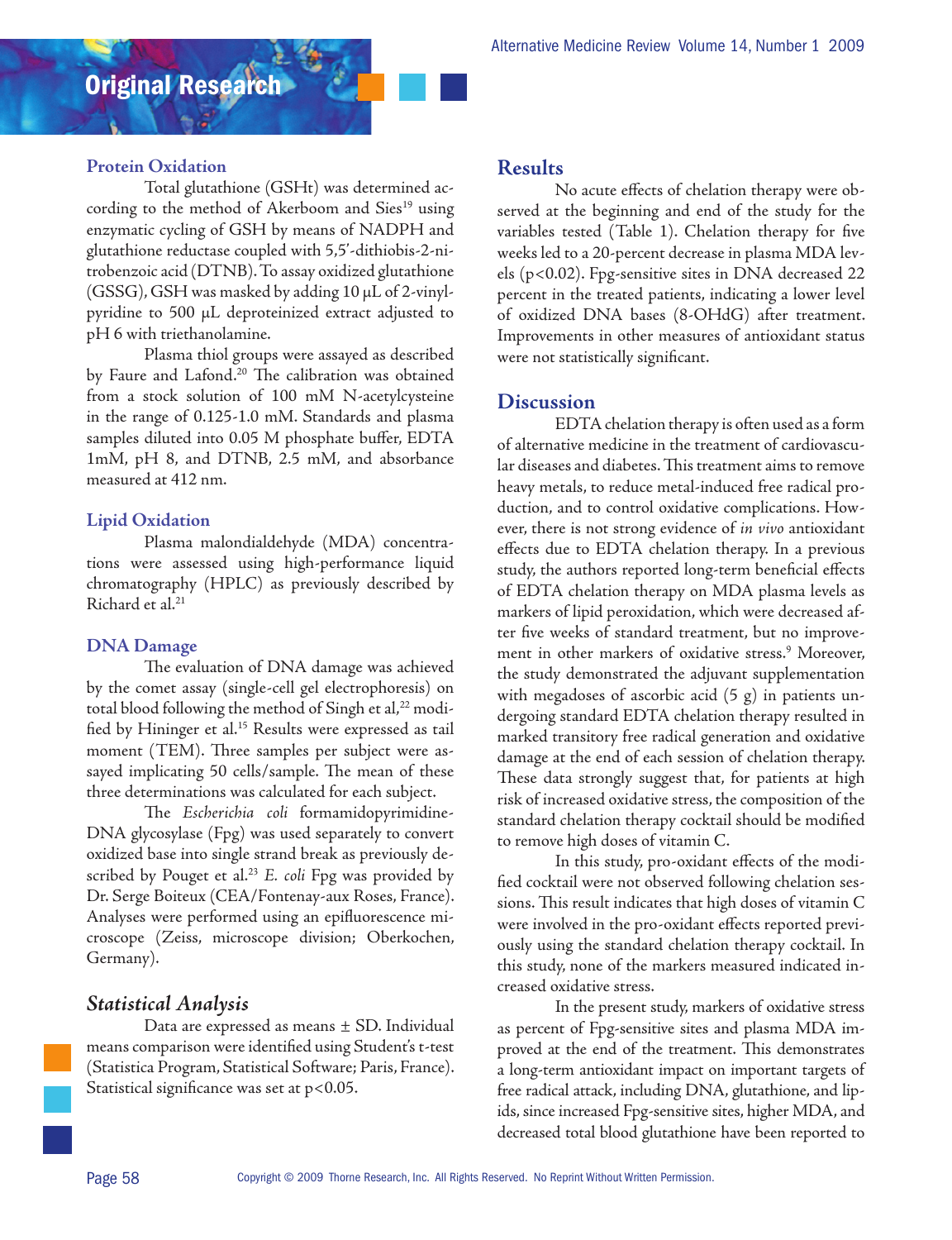# EDTA Chelation Study

## **Table 1. Effects of Standard EDTA Chelation Therapy on Oxidative Stress Markers and Antioxidant Enzyme Activities after Five Weeks**

| <b>Parameters</b>                                                                                   | <b>Before</b>                | <b>After 1 session</b>       | <b>Before 10th session</b> | <b>After 10 sessions</b>       |  |  |
|-----------------------------------------------------------------------------------------------------|------------------------------|------------------------------|----------------------------|--------------------------------|--|--|
| Plasma MDA,<br>$(\mu \text{mol/L})$                                                                 | $2.54 \pm 0.44$ <sup>a</sup> | $2.20 \pm 0.42$ <sup>a</sup> | $2.08 \pm 0.23^b$          | $2.02 \pm 0.26^b$              |  |  |
| Plasma SH <sup>*</sup> ,<br>(µmol/g protein)                                                        | $5.98 \pm 0.56$              | $6.02 \pm 0.61$              | $6.44 \pm 1.94$            | $6.02 \pm 1.65$                |  |  |
| <b>Blood GSHt,</b><br>$(\mu \text{mol/L})$                                                          | $986 \pm 121$                | $1016 \pm 143$               | $1073 \pm 93$              | $1195 \pm 310$                 |  |  |
| <b>Blood GSSG,</b><br>$(\mu \text{mol/L})$                                                          | $57.20 \pm 38.95$            | $54.83 \pm 36.64$            | $56.33 \pm 32.03$          | $53.67 \pm 29.37$              |  |  |
| RBC GSH-Px,<br>(U/g Hb)                                                                             | $57.18 \pm 13.32$            | $57.43 \pm 12.22$            | $57.70 \pm 13.62$          | $58.22 \pm 13.56$              |  |  |
| RBC SOD,<br>(U/mg Hb)                                                                               | $1.31 \pm 0.12$              | $1.30 \pm 0.11$              | $1.30 \pm 0.10$            | $1.28 \pm 0.09$                |  |  |
| <b>RBC</b> catalase<br>(U/g Hb)                                                                     | $229.60 \pm 26.34$           | $236.88 \pm 27.66$           | $215.80 \pm 35.91$         | $233.90 \pm 28.55$             |  |  |
| Comet, TEM <sup>1</sup>                                                                             | $3.05 \pm 0.24$              | $2.91 \pm 0.29$              | $3.29 \pm 0.24$            | $3.17 \pm 0.15$                |  |  |
| % $\triangle$ Fpg                                                                                   | $62.25 \pm 18.45^{\circ}$    | $46.55 \pm 18.90^a$          | $47.78 \pm 3.30^b$         | $43.38 \pm 13.88$ <sup>b</sup> |  |  |
| Values (means ± SD) are for six patients before and after the first session and before and after 10 |                              |                              |                            |                                |  |  |

sessions of chelation therapy over five weeks.

<sup>1</sup>Arbitrary units

a/bValues with different superscripts are significantly different at p<0.05. \*SH = sulfhydryl groups

correlate with free radical production.<sup>24</sup> In this study, improvements in glutathione were not significant.

To monitor changes in DNA, the comet assay was used in combination with the repair-specific enzyme Fpg protein as a sensitive biomarker to assess oxidative DNA damage.24 After EDTA chelation treatment there was a significant decrease (22%) in Fpg-sensitive sites in DNA, indicating a lower number of oxidized bases as 8-OHdG, which is the main substrate of Fpg and the most common biomarker for oxidative DNA damage. Fpg-sensitive sites are described as more sensitive markers of DNA damage than the comet assay.<sup>25</sup> Furthermore, a positive correlation between 8-OHdG analysis by HPLC-EC and comet assay indicates the modified comet assay using Fpg appears to be an appropriate tool to estimate oxidative DNA damage.<sup>23</sup> The data from this study are predictive of long-term protective effects of EDTA chelation treatment against DNA oxidation.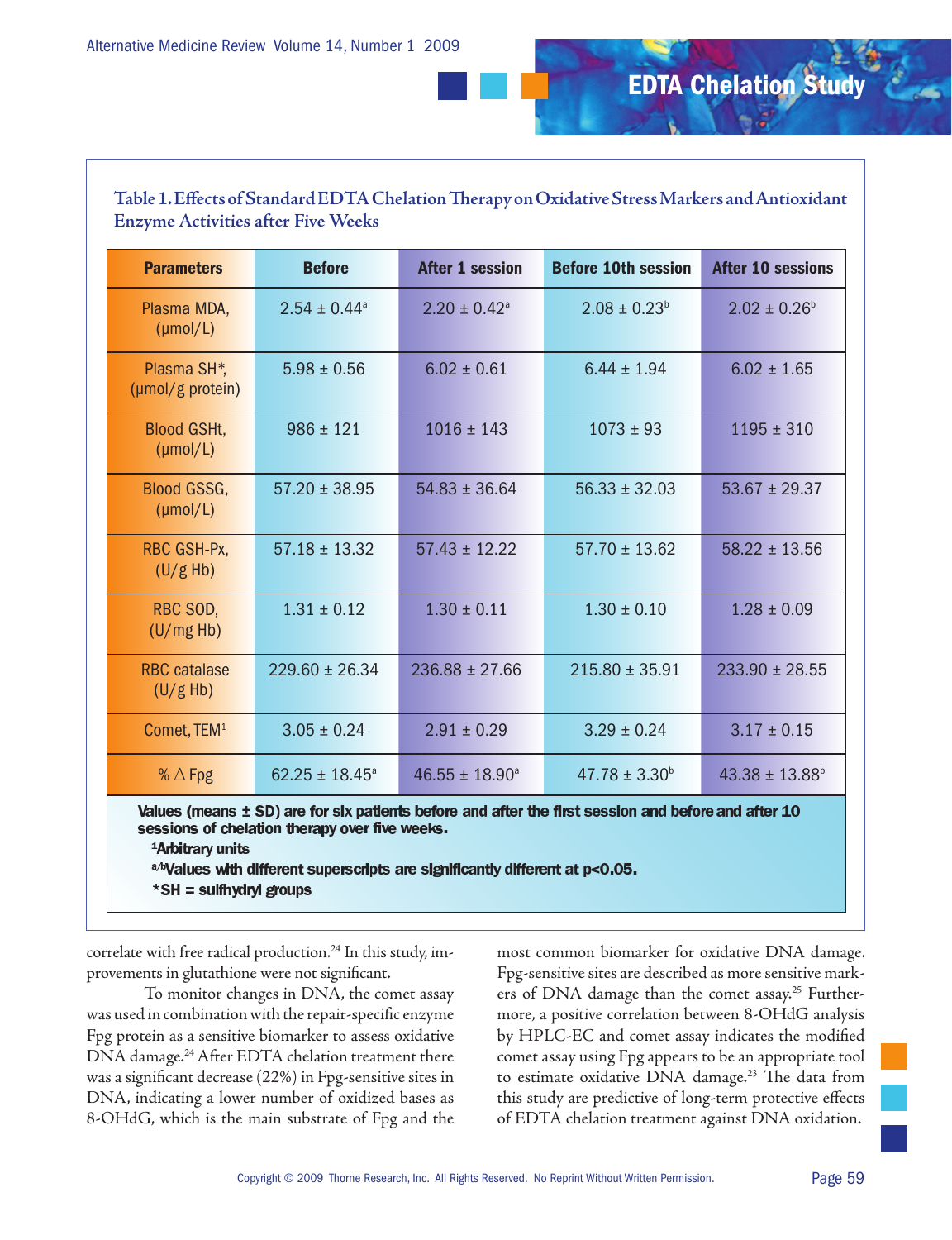Original Research

GSH/GSSG ratio is considered to be the most important redox couple that determines the antioxidant capacity of cells.26 A decreased GSH level might be a contributory factor for enhanced oxidative DNA damage since, in patients with type 2 diabetes, Fpg-sensitive sites were reported to be correlated with GSH.27 In this study, EDTA chelation treatment resulted in an enhanced GSH/GSSG ratio, suggesting strong antioxidant effects and a predictive benefit for patients with type 2 diabetes.

EDTA chelation therapy also resulted in protective effects against lipid oxidation, monitored by lowered plasma MDA levels  $(p<0.02)$ . For patients suffering from cardiovascular diseases and diabetes, decreasing lipid peroxidation is essential to avoid oxidative damage of the arterial walls and oxidative complications such as retinopathies or glomerulopathies.<sup>12</sup>

There were no changes in RBC antioxidant GSH-Px and SOD activities induced by the chelation treatments. These data rule out potential deleterious effects of chelation on metalloenzymes related to increased losses of selenium, zinc, and copper during EDTA chelation treatment.<sup>28</sup> Similarly, the iron-dependent antioxidant activity of RBC catalase was not altered, indicating the enzyme is not iron-depleted due to the chelation treatment.

It is not possible to determine the antioxidant involvement of each component of the chelation cocktail. B vitamins combined with EDTA chelation have been reported to be involved in nitric oxide-related endothelial vasodilator function.<sup>29</sup> In addition to the antioxidant effects of EDTA through the chelation of metals, the absence of high doses of vitamin C in the chelation cocktail seems essential to avoid a Fenton reaction, which would lead to the generation of hydroxyl radicals.

The benefits or harmful effects of high doses of ascorbic acid in chelation therapy may be related to individual patient pathology. High doses of vitamin C have been reported to be beneficial in cancers,<sup>30</sup> effects that could be related to the pro-oxidant and apoptotic effects of vitamin C.<sup>31</sup> Sodium ascorbate induced apoptosis in B16F10 murine melanoma cells by acting as a pro-oxidant, and the induction of a pro-oxidant state by sodium ascorbate with a subsequent reduction in mitochondrial membrane potential are involved in the apoptotic pathway.<sup>32</sup> Nutrients acting as chemopreventives inhibit the continual growth of transformed clones of cells through pro-oxidant activity. In contrast, when antioxidant activity occurs in transformed cells an enhanced growth may result.<sup>33</sup> In addition, when undesirable pro-oxidant activity develops in normal cells the reactive oxygen metabolites generated may damage DNA and cellular membranes. Thus, in patients with increased risk of oxidative stress, strong evidence exists for the removal of high doses of ascorbic acid from the cocktail because of its potential pro-oxidant effects. In contrast, in cancer the efficacy of combined EDTA therapy with megadoses of ascorbic acid should be considered.

This study demonstrates that EDTA chelation therapy, in combination with vitamins other than vitamin C, exerts *in vivo* antioxidant protection of DNA and lipids, which should provide additional benefits in patients with CVD or diabetes. Further clinical trials are needed to demonstrate clinical outcomes in patients treated with EDTA chelation therapy.

### **References**

- 1. Hornig B, Drexler H. Reversal of endothelial dysfunction in humans. *Coron Artery Dis* 2001;12:463-473.
- 2. Vega-Lopez S, Devaraj S, Jialal I. Oxidative stress and antioxidant supplementation in the management of diabetic cardiovascular disease. *J Investig Med* 2004;52:24-32.
- 3. Pennathur S, Heinecke JW. Mechanisms of oxidative stress in diabetes: implications for the pathogenesis of vascular disease and antioxidant therapy. *Front Biosci* 2004;9:565-574.
- 4. Lamas GA, Ackermann A. Clinical evaluation of chelation therapy: is there any wheat amidst the chaff? *Am Heart J* 2000;140:4-5.
- 5. Dandona P, Aljada A, Bandyopadhyay A. Inflammation: the link between insulin resistance, obesity and diabetes. *Trends Immunol* 2004;25:4-7.
- 6. Villarruz MV, Dans A, Tan F. Chelation therapy for atherosclerotic cardiovascular disease. *Cochrane Database Syst Rev* 2002;CD002785.
- 7. Anderson TJ, Hubacek J, Wyse DG, Knudtson ML. Effect of chelation therapy on endothelial function in patients with coronary artery disease: PATCH substudy. *J Am Coll Cardiol* 2003;41:420-425.
- 8. Seely DM, Wu P, Mills EJ. EDTA chelation therapy for cardiovascular disease: a systematic review. *BMC Cardiovasc Disord* 2005;5:32.